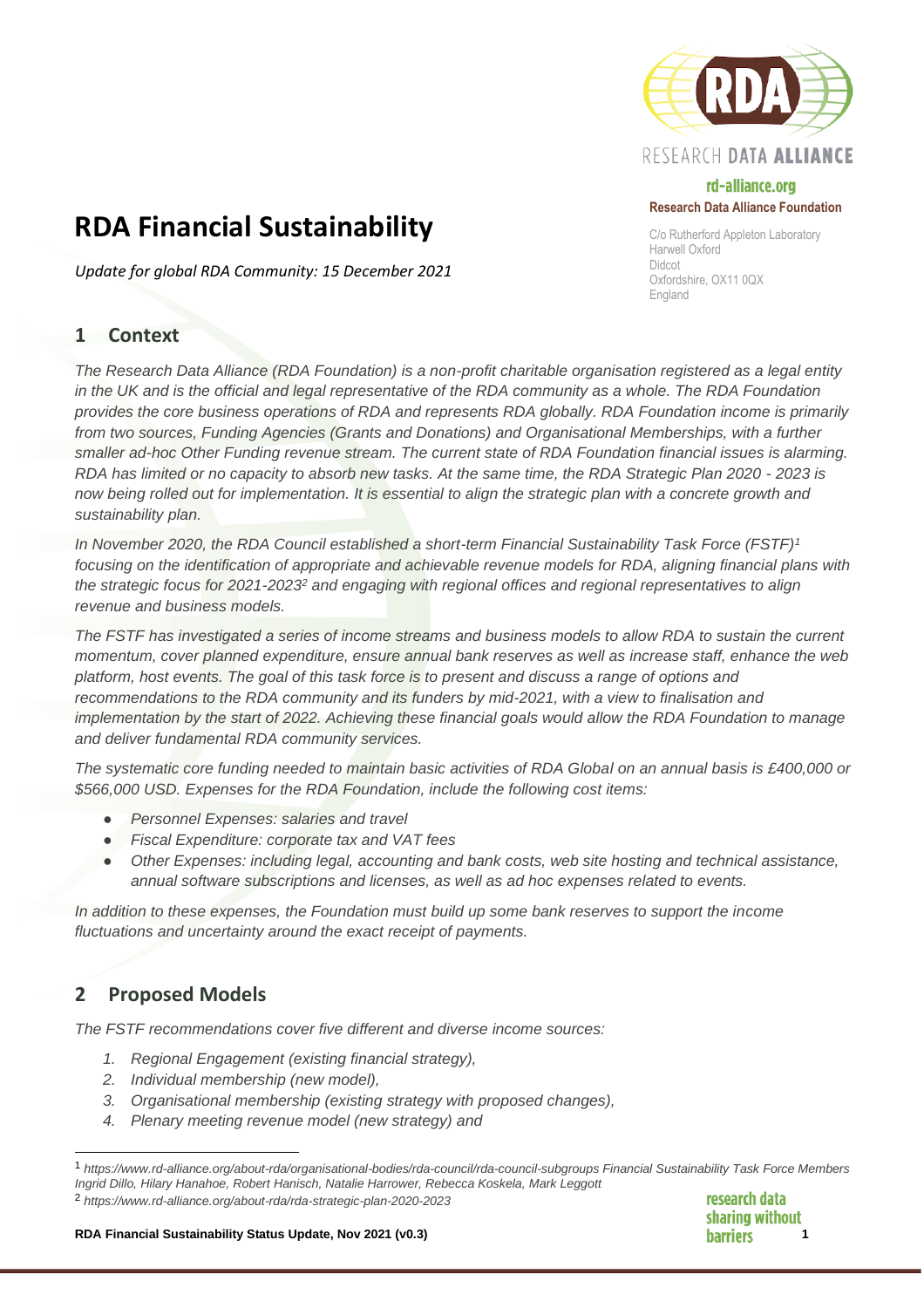

*5. Sponsor funding (existing ad-hoc model).*

## **2.1 Regional Engagement**

RDA recognises that strong partnerships with its Regional members are crucial to its success as an international organisation. This is achieved through a complementary and mutually-beneficial relationship between RDA and its Regions. RDA provides the forum for the international community to connect and share knowledge on all aspects of data sharing. This global perspective is a key strength of RDA given that the challenges in data sharing are present throughout the world. Value and benefits are realised through the Work and Business of RDA. The RDA Regional Engagement strategy<sup>3</sup> was developed by a dedicated task force in 2018. Currently, RDA has established four Regional partnerships (Australia, Europe, France, United States) and is working with many regional and national stakeholders to increase regional engagement.

#### **2.1.1 Financial Sustainability Recommendations**

The regional engagement strategy remains valid today and no modifications to the proposed strategy or financial model are currently being proposed.

## **2.2 Individual Membership**

Since its launch in 2013, RDA has always had a free individual membership model, which facilitated exponential growth of the community in the early years. The current RDA membership approach highlights that anyone can become a member of RDA as long as they adhere to the Guiding Principles - open access and transparent communication, consensus-driven decision making, balanced and inclusive representation, harmonisation across data infrastructure components, community-driven and volunteer efforts, and non-profit and technology neutrality.

#### **2.2.1 Financial Sustainability Recommendations**

Three categories of membership will be implemented: Regular, Supporting, and Sustaining.

| <b>Category</b> | Regular                                                                                                                                                                                              | <b>Supporting</b>                                                                                                                                                                                                                                                                                         | <b>Sustaining</b>                                                                                                                                                                                                                                                                  |
|-----------------|------------------------------------------------------------------------------------------------------------------------------------------------------------------------------------------------------|-----------------------------------------------------------------------------------------------------------------------------------------------------------------------------------------------------------------------------------------------------------------------------------------------------------|------------------------------------------------------------------------------------------------------------------------------------------------------------------------------------------------------------------------------------------------------------------------------------|
| <b>Cost</b>     | Free                                                                                                                                                                                                 | Rate: 75 USD<br>Student: 35 USD<br>LMICs: 35 USD                                                                                                                                                                                                                                                          | Rate: 250 USD                                                                                                                                                                                                                                                                      |
| <b>Benefits</b> | • Join groups (Interest<br>Groups, Working<br><b>Groups, Communities</b><br>of Practice), respond<br>to Requests for<br>Comment, and<br>participate in<br>plenaries;<br>• Access all RDA<br>outputs. | • All Regular benefits, plus<br>• a discount of 50% of the<br><b>Supporting Membership fee</b><br>against any one Plenary<br>registration in a 1-year period;<br>• participate on RDA<br>governance bodies;<br>• updating of member ORCID<br>profiles with records of<br>participation in RDA activities. | • All Supporting benefits, plus<br>• recognition as such in all<br>RDA documents, websites,<br>and Plenary events<br>• the ability to give a student or<br><b>LMIC Supporting</b><br>Membership to 1 designated<br>individual for each year of the<br><b>Sustaining Membership</b> |
| <b>Timing</b>   | Current model                                                                                                                                                                                        | 2023                                                                                                                                                                                                                                                                                                      | 2022                                                                                                                                                                                                                                                                               |

 $3$  RDA Regional Processes Document (v1.1 - 4 January 2021) which includes the Regional engagement governance model<br>doi org/10 15497/RDA00059 doi.org/10.15497/RDA00059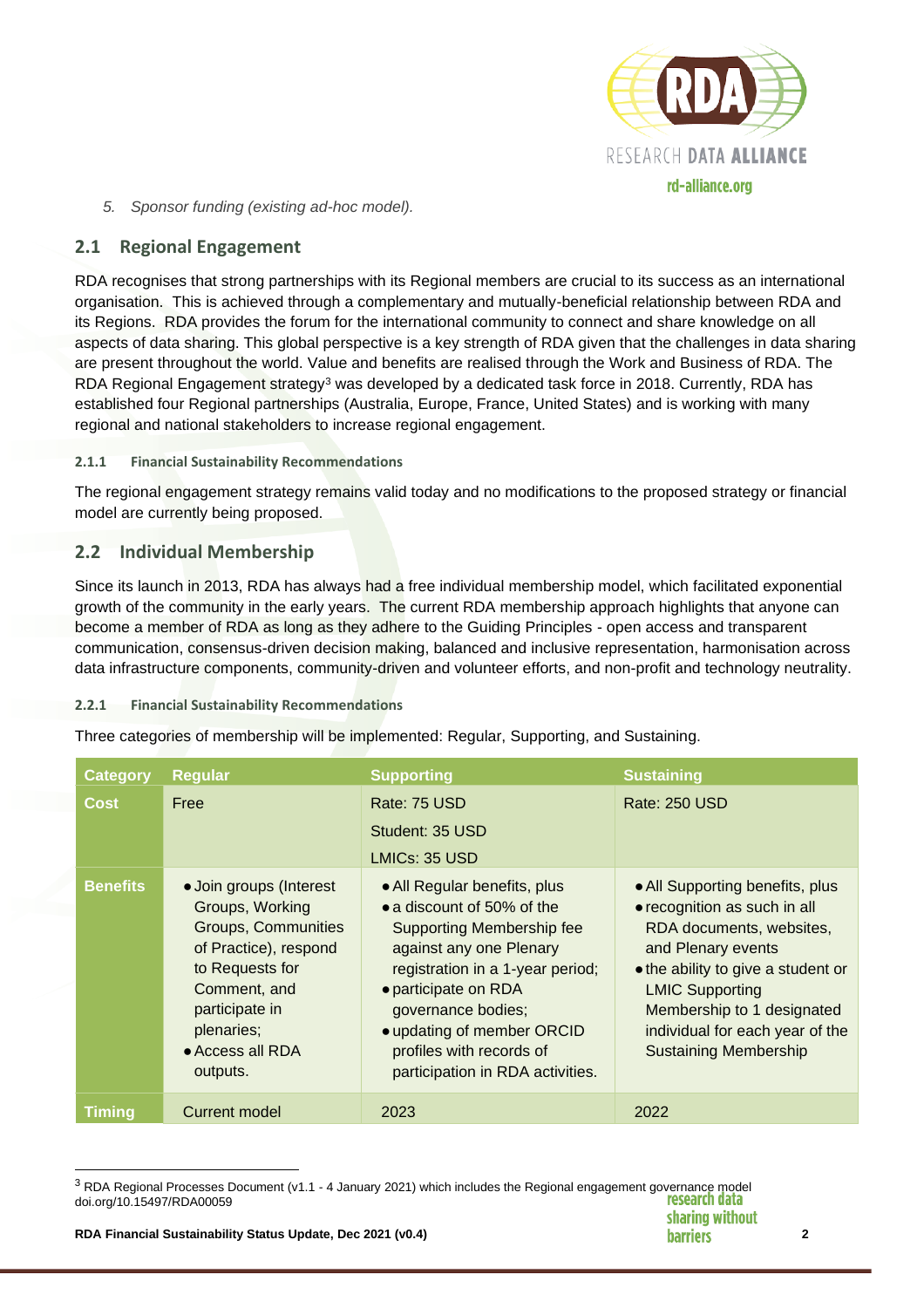

#### **2.2.2 Conditions:**

- All RDA outputs continue to be freely available to all, and as per the RDA Guiding Principles.
- Anyone can register for an RDA Plenary, but only Supporting/Sustaining Members can participate as Co-Chairs in groups, submit Plenary proposals (including WGs, IGs, BOFs, CoP), or receive a discounted rate.
- Individuals who are Group co-chairs or members of governance bodies at the time of the Membership model implementation be given a 1-year window in which to become Supporting Members.

#### **2.2.3 Draft Timeline:**

The Sustaining membership model will be implemented in early 2022 with Supporting membership from early 2023.

# **3 Organisational Membership**

RDA Organisational Membership was established in 2014 with three levels of annual membership based on number of employees. In seven years, no fee increase was introduced. The task force, in consultation with the Organisational Members, recommended that there be four fee levels based on number of employees (FTEs). Annual organisational budget and staff budget were strongly considered yet employee numbers were felt to be the best way to determine appropriate fees, as some organisations have small employee numbers and small discretionary budget, but large budget allocations for acquisitions, holding large scale society meetings, and so on.

Another important goal is directly connected with the aspiration to become a truly global organisation, with equal representation from all parts of the world in the membership and bodies of RDA. Currently, organisations from countries with low or middle incomes (LMICs) are absent from the Organisational Assembly. To facilitate RDA membership for organisations from LMICs, appropriate fee levels are required. A further differentiation of fees is recommended between organisations from the non-profit sector and commercial organisations.

| 3.1.1 | <b>Organisational Membership Fees (from 2022)</b> |  |  |  |  |
|-------|---------------------------------------------------|--|--|--|--|
|-------|---------------------------------------------------|--|--|--|--|

| No. employees (FTE) | <b>HIC NFP</b> | <b>HIC FP</b> | <b>LMIC NFP</b> | <b>LMIC FP</b> |
|---------------------|----------------|---------------|-----------------|----------------|
| < 50                | \$1,250        | \$2,000       | \$250           | \$400          |
| $51 - 150$          | \$2,500        | \$4,000       | \$500           | \$800          |
| 151-250             | \$5,000        | \$8,000       | \$1,000         | \$1,600        |
| > 250               | \$12,500       | \$20,000      | \$2,500         | \$4,000        |

\*FTE – Full Time Employees HIC – High & Upper Middle income Countries | LMIC – Low and Lower Middle Income Countries – as defined by World Bank FP - For profit | NFP Not for-profit

#### **3.1.2 Conditions:**

- Staff/employee numbers are based on full time equivalents (FTEs).
- The element/level/department in an organisation that joins as an organisational member will not be controlled by RDA, however the entire organisation should be encouraged to join.
- Likewise, RDA will not ask for 'proof' of employee numbers but will operate with a reasonable sense of trust and self-identification
- The impact of the new fee structure on some existing members has been considered and this prompted the addition of a fourth fee bracket with associated fee level . There may be unintended consequences so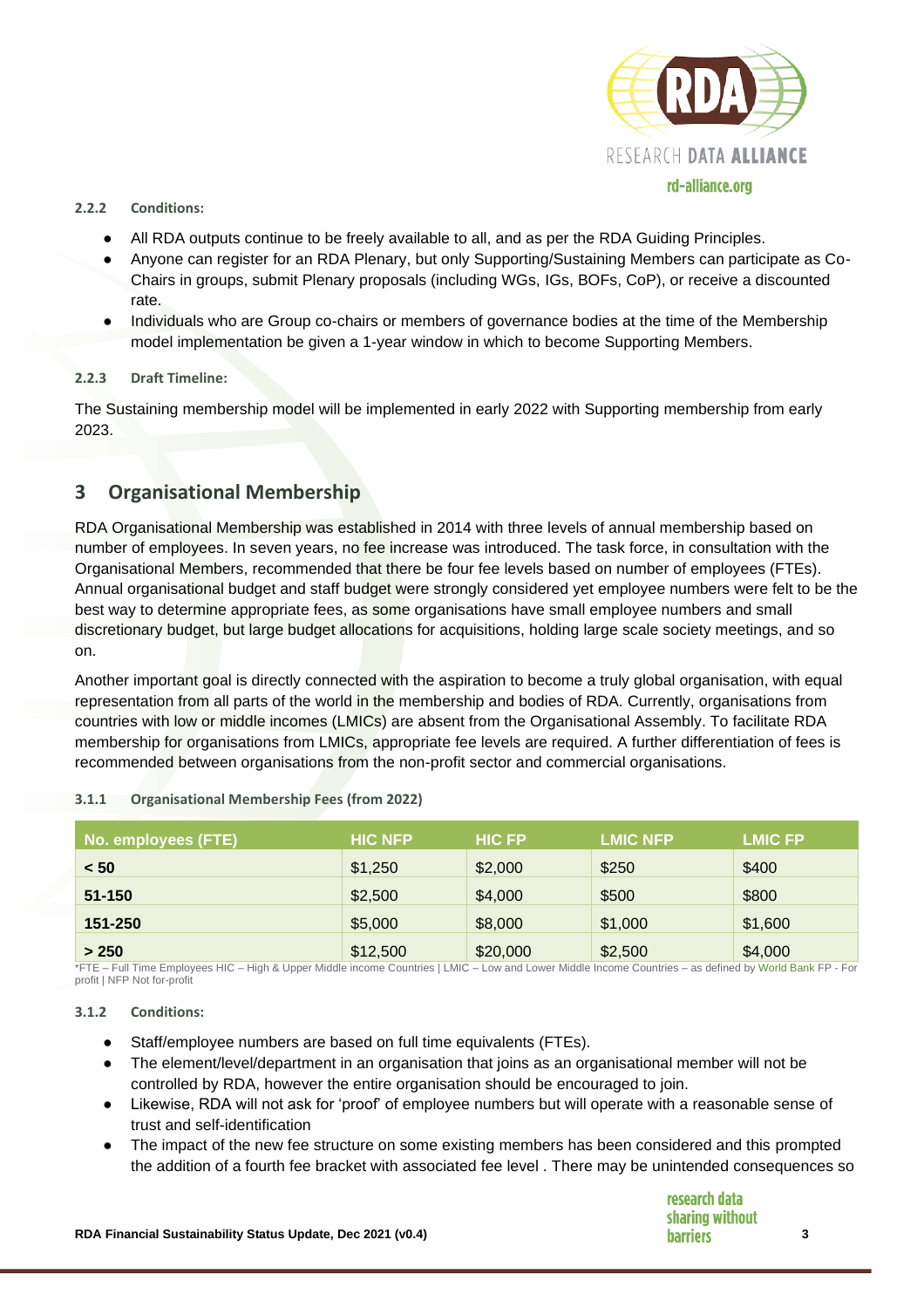

rd-alliance.org

please note that organisations who find the fee level that reflects their employee numbers very problematic should get in touch directly with the Secretary General.

#### **3.1.3 Draft Timeline:**

The new Organisational Membership fees will be implemented from 1 Jan 2022. All existing Organisational members will be contacted directly by the Secretary General to discuss the new model. An Organisational membership recruitment and marketing package will be developed by the end of 2021.

## **4 Plenary Meeting Revenue Stream**

Past RDA plenaries have been managed by the host organisations, who have set registration fees to cover meeting operating expenses. Those organisations took responsibility for the financial viability of the event and had to absorb losses when registration income and sponsorship income was insufficient to cover expenses. In the case where plenary income exceeded expenses, those organisations were expected to share 5% of their "profit" with RDA Global. This has not been a significant source of income for RDA Global.

The task force proposes an increase in the plenary registration fees to guarantee RDA Global a stable income stream, rather than getting a small percentage return on any profit made by the host organization. There are two options proposed:

- Option 1: Add either a fixed amount per registration or a percentage on top of the fee proposed by the host organization. For example, at P17 the early registration fee was approx \$200 (£150). Adding \$150, with 800 registrations, would realize an income stream of \$120,000. Other models to consider would be adding a higher fixed amount, though with "discounts" for students or participants from developing countries or adding a percentage with a sliding scale (e.g., 20% for students and developing countries, 30% for retirees, 50% for others, 100% for late registrations).
- Option 2: The Secretariat would assume responsibility for hosting all plenaries. The fees would be coordinated by Council and the Secretariat. The registration fee would be based on the cost of the meeting (country, venue, etc.) and the increment described in Option 1 would be added to the registration fee. Plenaries would include an Exhibit Hall with vendors paying for the privilege of inclusion, thus increasing the revenue from plenaries. It would also be possible to hold tutorials at the plenaries, at no cost to members but with a fee for non-members.

#### **4.1.1 Draft Timeline:**

The proposed models will be discussed with the regional Assembly and Regional Advisory Board for their insights and feedback, as potential hosts. Furthermore, given that the next Plenary meeting (Virtual Plenary 18) in November 2021 is completely managed by the RDA Secretariat, the Council will take stock of the outcomes to decide on the most appropriate next steps with respect to Plenary revenue.

### **5 Sponsorship / Ad-Hoc Revenue**

Further sources of funding to boost the RDA Foundation income stream could include Ambassador / Fellow / Early Career Programmes as well as Testing, Adoption & Implementation Projects / Pilots. While all of these programmes would offer significant contributions to the Work of RDA, the impact and the achievement of the Strategic Plan goals, the management of these programmes by the RDA Foundation would not be feasible given the current staff situation. It is recommended that these types of activities be considered by RDA regions / offices. Income could support the regions to fund their global contribution.

research data sharing without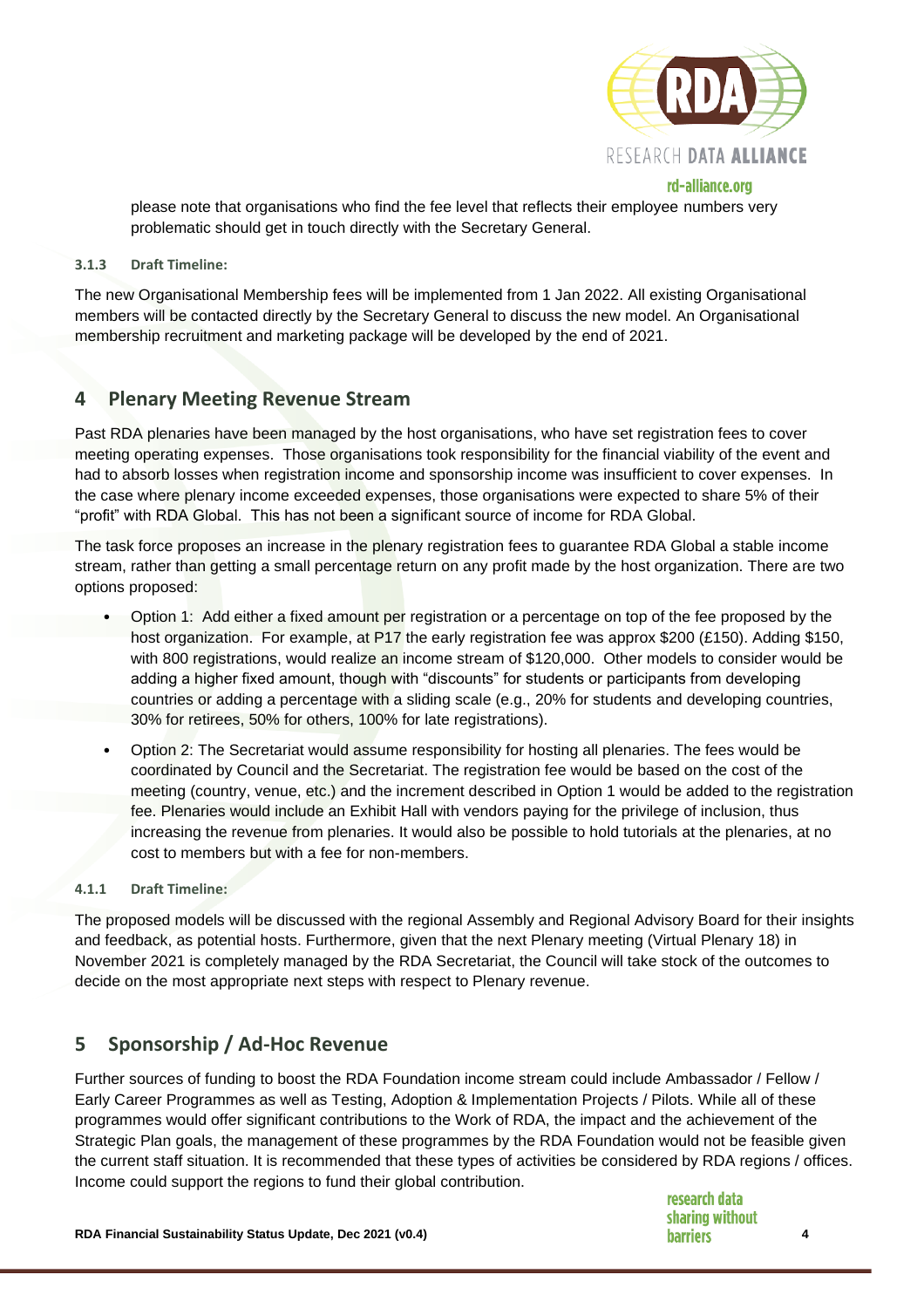

#### **5.1.1 Draft Timeline:**

The Secretary General will generate an ignition report (outline of ideas) to be shared with the RDA Regional Advisory Board (RAB) and Regional Assembly (RA) for their discussion and deliberation on possible implementation.

| <b>Revenue Model</b>                          | <b>Status (post 26 Aug)</b>                                                                                                                                                    | <b>Next Steps</b>                                                                                                                       |
|-----------------------------------------------|--------------------------------------------------------------------------------------------------------------------------------------------------------------------------------|-----------------------------------------------------------------------------------------------------------------------------------------|
| <i><b>Individual</b></i><br><b>Membership</b> | Approved - Sustaining from 2022,<br>Supporting from 2023                                                                                                                       | Identify & set up platform for member<br>management                                                                                     |
| <b>Organisational</b><br><b>Membership</b>    | Increase in Org Fees from 2022 and<br>introduction of new employee<br>brackets, geographical location (e.g.<br>LMICs) and organization type (For and<br><b>Not-for Profit)</b> | Create marketing package<br>1-2-1 contact with existing members (until Dec<br>2021<br>Launch & promote new org membership<br>package    |
| <b>Plenary Revenue</b><br><b>Model</b>        | Still defining how this can be rolled out                                                                                                                                      | Analyse the VP18                                                                                                                        |
| <b>Regional</b><br><b>Engagement</b>          | Existing model remains unvaried                                                                                                                                                | Invest effort and resources to identify regional<br>champions and agree partnerships                                                    |
| Sponsorship / Ad-<br>hoc                      | Different modes of funding / engaging<br>with RDA for the benefit of the Work of<br>RDA (and an offset for Business of<br>RDA)                                                 | Generate an ignition report (outline of ideas) to<br>be shared with the RDA Regional Advisory<br>Board (RAB) and Regional Assembly (RA) |

# **5.2 RDA Financial Sustainability Next Steps Snapshot**

# **6 Financial Summary 2021 - 2024**

Based on the different financial scenarios outlined in the sections above, this table provides the overall expected income from 2022 to 2024.

|                   | 2021        | 2022      | 2023          | 2024                     |
|-------------------|-------------|-----------|---------------|--------------------------|
| <b>Regional</b>   | \$215,000   | \$255,000 | \$265,000     | \$275,000                |
| Orgs/Affils       | \$127,000   | \$267,200 | \$314,450     | \$326,750                |
| <b>Individual</b> | \$0         | \$11,235  | \$101,775     | \$117,041                |
| <b>Plenary</b>    | \$0         | \$22,875  | \$22,875      | \$45,750                 |
| <b>Sponsors</b>   | \$0         | \$87,500  | \$90,125      | \$92,829                 |
| <b>Total</b>      | \$342,000   | \$632,575 | \$692,450     | \$740,329                |
| Goal              | \$566,000   | \$566,000 | \$582,980     | \$600,469                |
| <b>Net</b>        | (\$224,000) | \$66,575  | \$109,470     | \$139,859                |
|                   |             |           | research data | بالمصطلقاتين بممتاح مالم |

sharing without